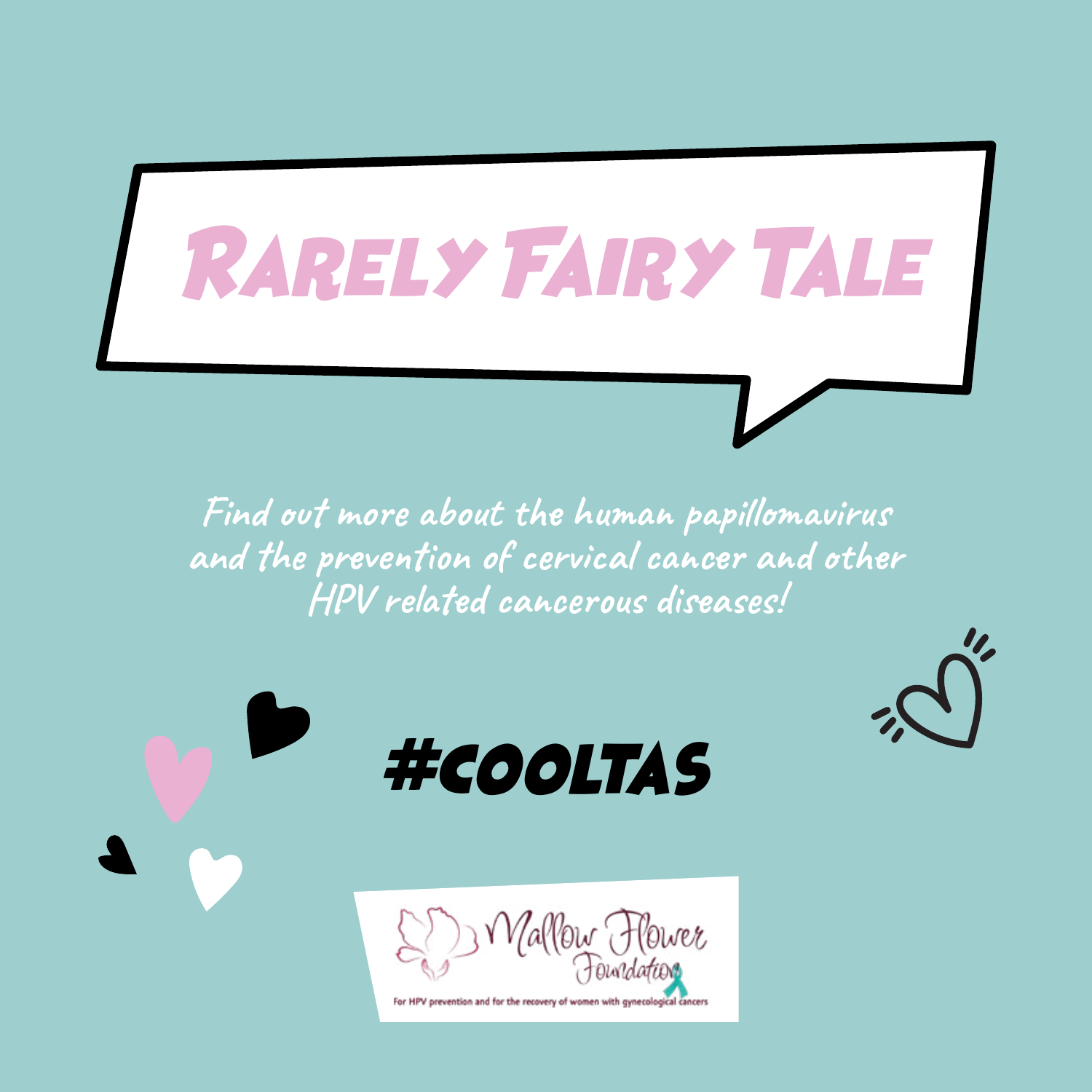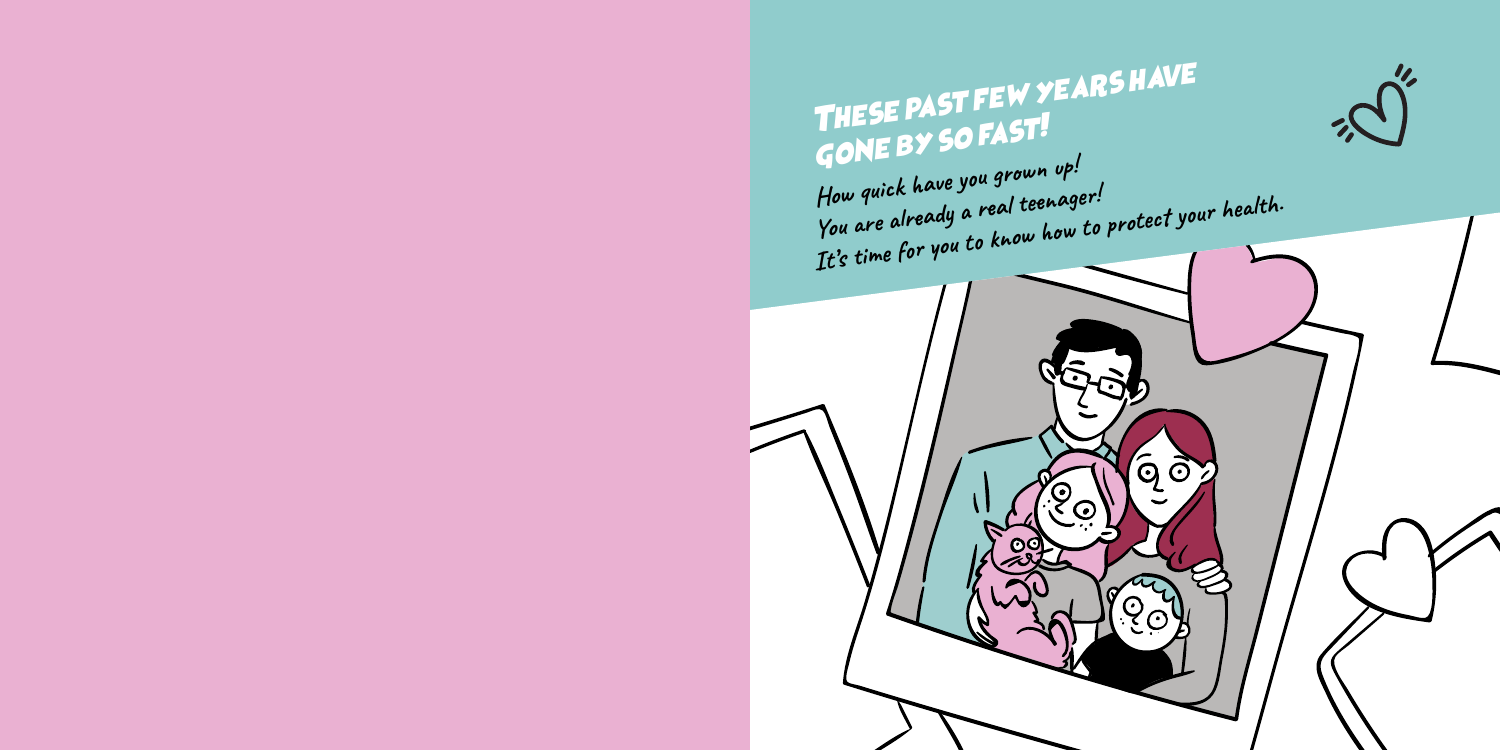**There are several viruses and bacteria around us and also inside our bodies. Viruses are pathogenic germs causing several diseases.** 

**I'm sure you have already heard about those very serious, so called tumorous or cancerous diseases - these are mostly not caused by viruses and unfortunately they** 

6

**cannot always be treated. But there is only one type of cancer caused by a virus. It is the malignant tumour of the cervix.** 

**Now I would like to talk about cervical cancer and to give you every important fact and information about it. I hope thereafter you are going to take better care of yourself!**

**In our life this virus is present. It exists around us, no matter whether we are women or men. It cannot be avoided. It is important to know that it endangers girls and women primarily because if this virus stays for long in a woman's organism, it might cause a serious disease, called cervical cancer.** 

The virus **This virus is called human papillomavirus, also known as HPV. There are several types of HPV, some of those are particularly dangerous, because those can trigger the development of that especially serious disease that we were talking about, the cervical cancer.** 

4 5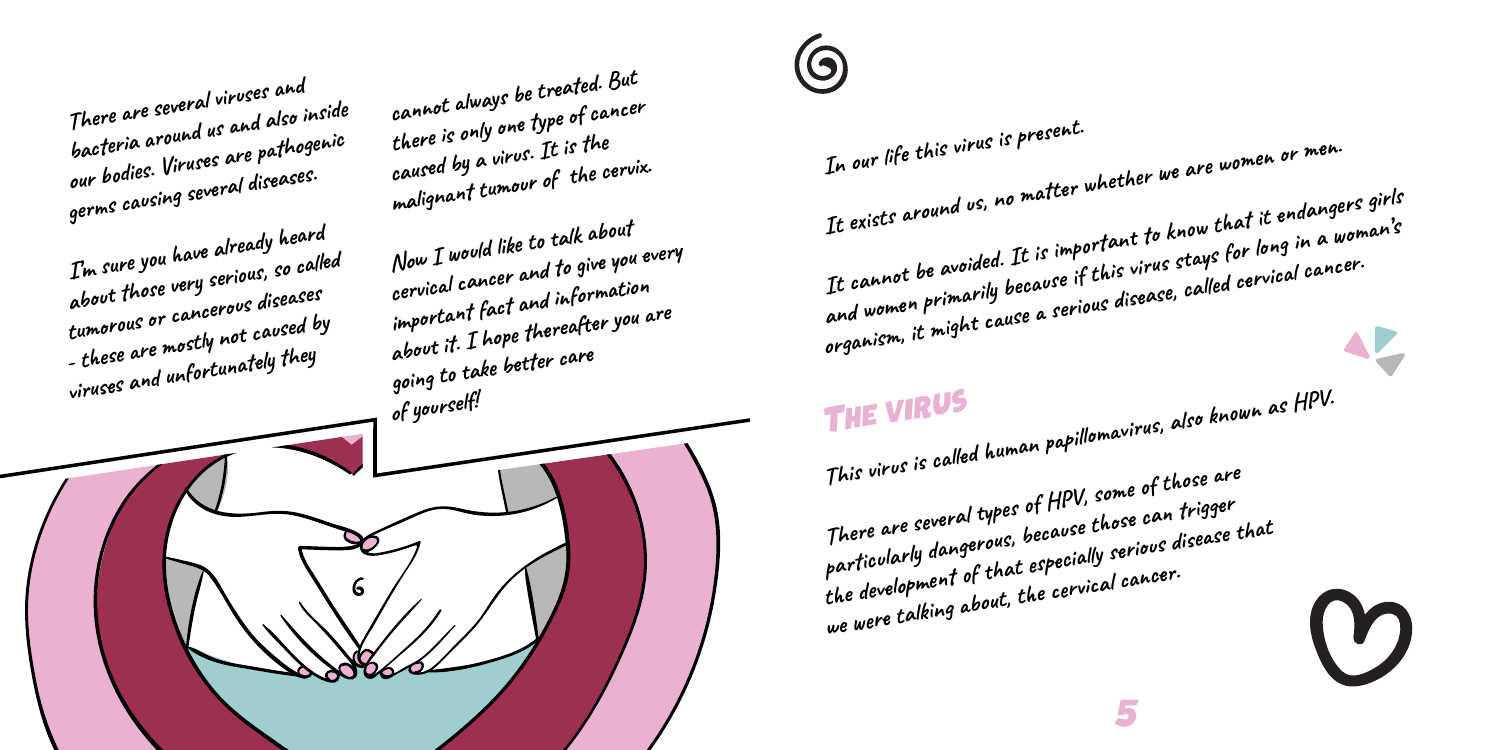

**The period in your life when you meet a really nice boy and you start like each other will soon come. As your relationship** 

**becomes deeper and deeper you will get closer to each other either emotionally and physically.** 

**I'm sure you already know that when two people love each other they have not only emotional but also physical contact. This is what we call sexual life. Probably you had some sex ed classes in your school or you might have already had a chance to discuss it with your parents or friends.** 

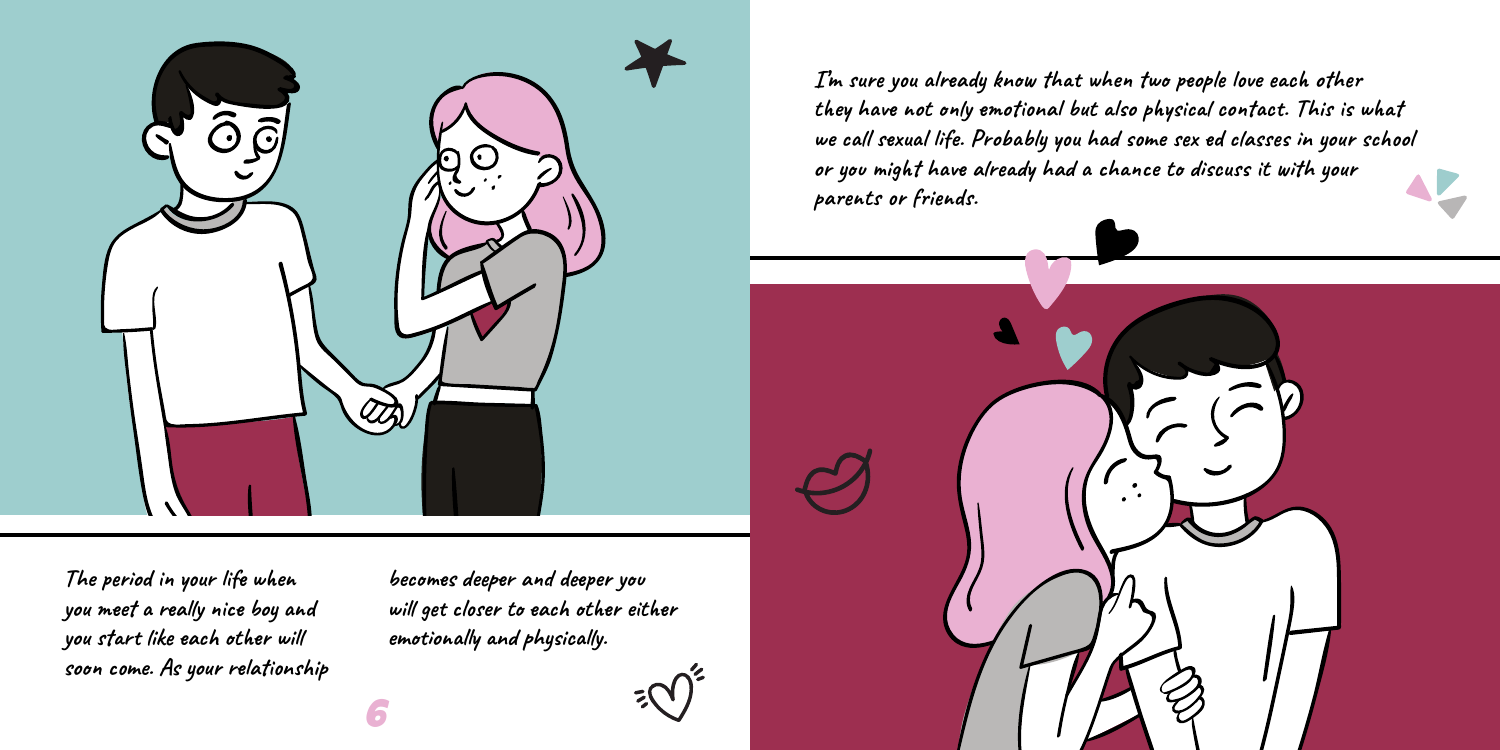

**through sexual intercourse without recognizing it. When HPV gets into our organism, the immune system starts to fight** 

 $\blacktriangledown$ 

 $\bullet$ 

**most of the time. But we can get HPV infection several times in our life.** 

**against it. If our immune system is strong enough, it will overcome it quickly. This way HPV infection passes without any treatment**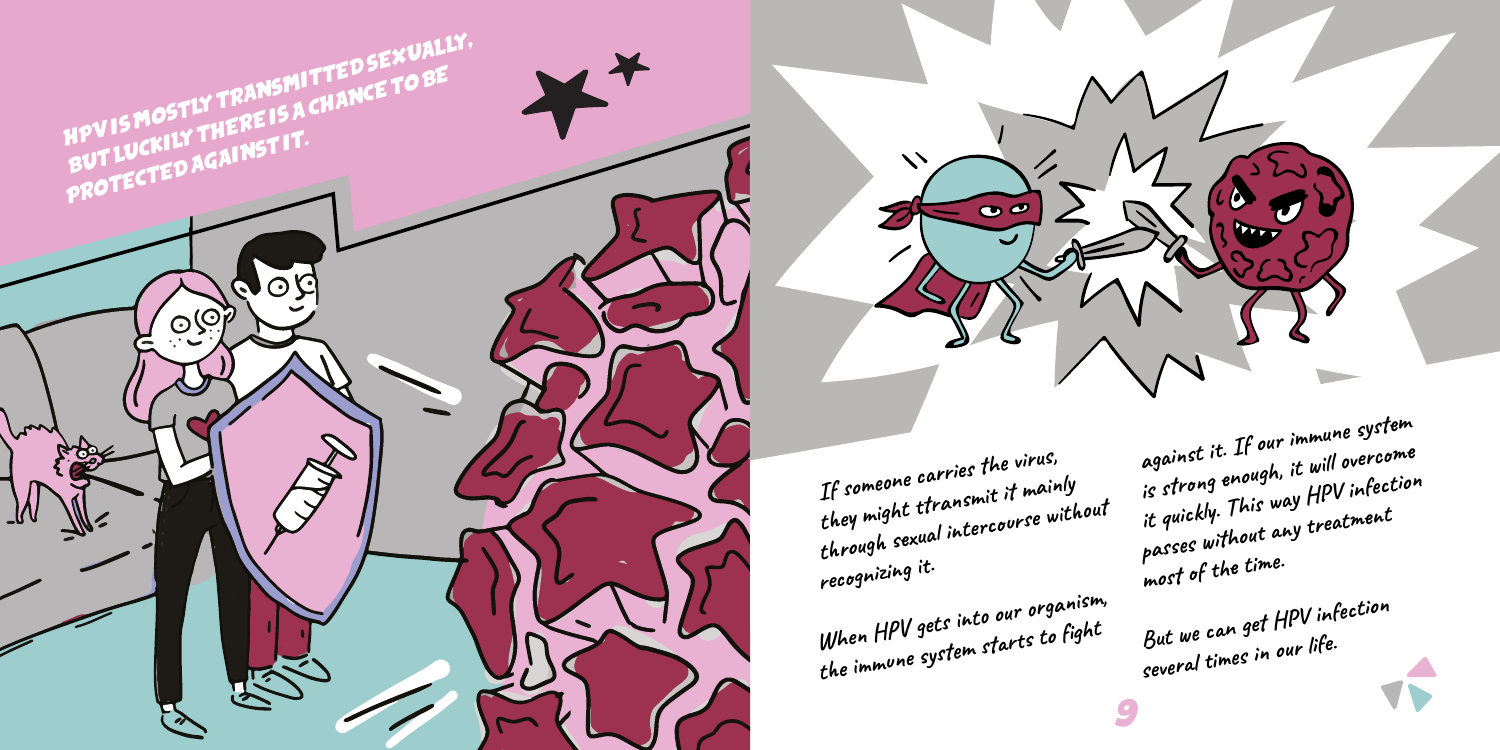CERVICAL CANCER

**If our immune system is not able to fight off the virus, and it continues to stay in our organism, even cervical cancer can develop. It might take 5-10 years!** 

**If HPV stays in our organism for a short time, cervical cancer might not develop. This is why preventing HPV infection is very important.**

**We can not recognize HPV infection, because initially it doesn't show any symptoms.The infection is often temporary and passes in a few weeks or months. But the virus can return!** 

WHAT IS HAPPENING DURING AN HPV INFECTION?

**If HPV infection persists, a change can be started. This is called the precancerous stage. First you cannot feel anything, and does not cause any pain but it can turn serious.** 

# HOW CAN I PROTECT MYSELF FROM CERVICAL CANCER?

**What do you think, are there any other types of cancer always caused by a virus? The answer is very simple: no, there aren't. However as many other types of diseases, also HPV infection can be prevented by vaccination.** 

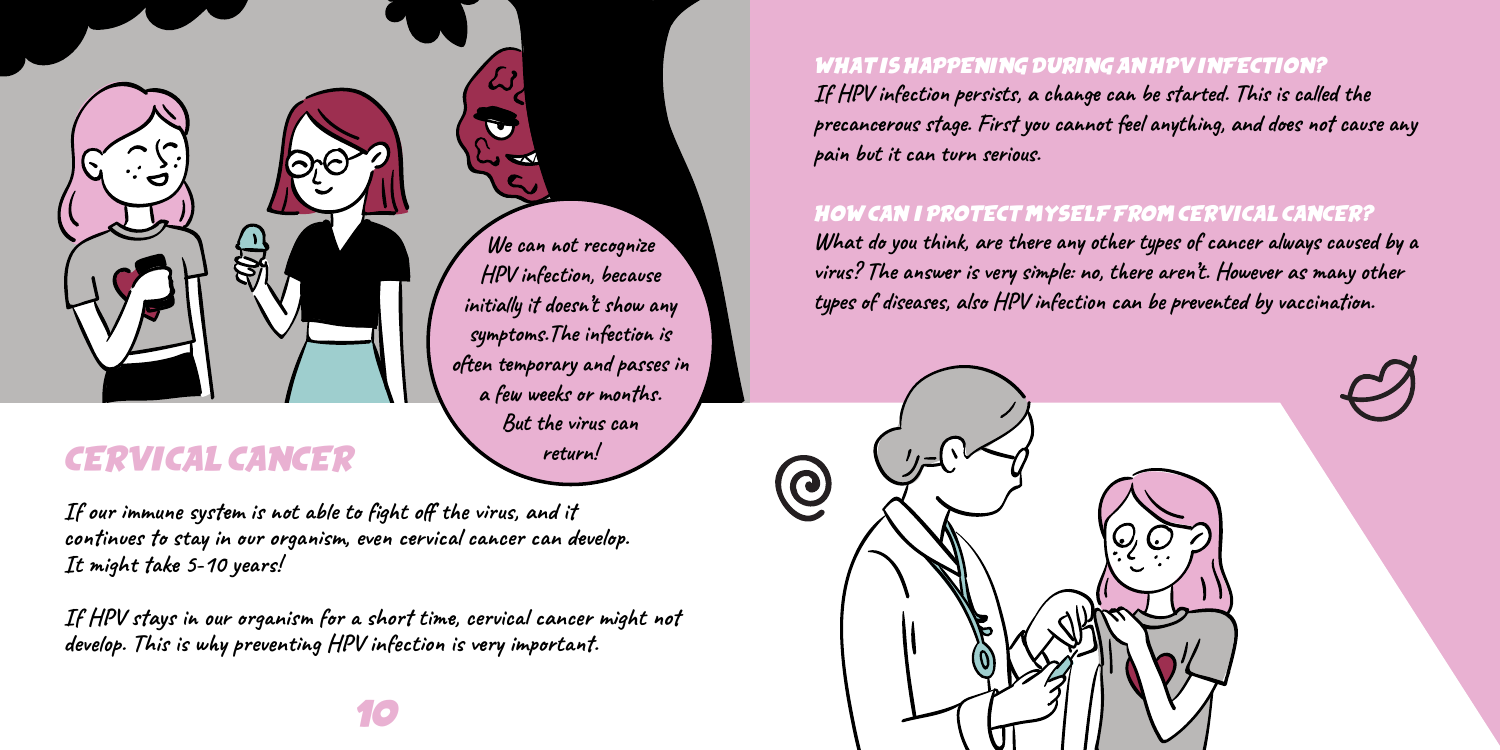**could be easily transmitted either by** 

**Be a real knight! Protect her, take care of her, prevent her from fighting against this disease later, and protect yourself too!**

**intercourse. This way inconvenient symptoms or sometimes serious diseases can develop either in your or in your loved one's organism.** 

**girls and boys mostly during sexual** 

Ő

DEAR GROWN-UP BOY!

**important for you to know how much you can do to protect not only your health but also to care for girls' and** 

**If HPV got into the organism, it** 

**I turn to you now. It is very** 

**women's health.** 

**By getting vaccinated, we can stop HPV to cause infection in our organism, and later to develop a He will examine from time to time if everything is ok with you. This is called gynaecological examination. It is very important because the screening can detect the changes at a very early stage.** 

VACCINATION AND SCREENING

> **a** ြ 12 13

**PROTECTION.** 

**VACCINATION AND SCREENING** 

**ARE TOGETHER THE BEST** 

**GIRLS AND BOYS** 

**The day when girls visit a doctor called a gynaecologist with their** 

**serious disease.**

**moms will soon come.** 

**Guess what: HPV can cause changes not only in girls but also in boys. That is why vaccination is important for them too.**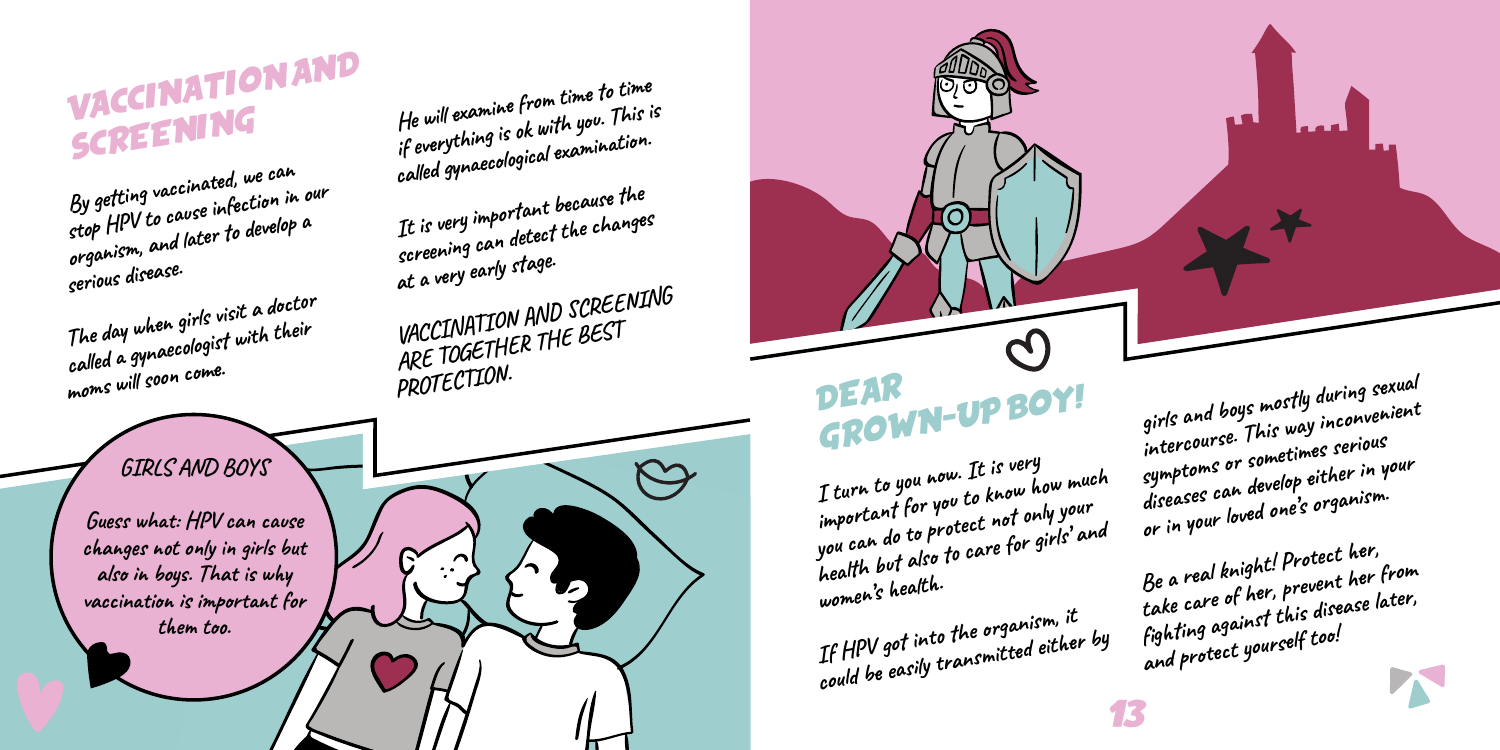# DON'T FORGET! THIS DISEASE IS PREVENTABLE!

**PLEASE DISCUSS THE VACCINATION WITH YOUR PARENTS! IF YOU AGREE, ASK FOR VACCINATION, BECAUSE YOU ARE VERY IMPORTANT IN THIS WORLD!** 

**You must know that this disease exists, be sure what it really means, and also that it can be prevented.**

**Let the vaccination be a common decision. Talk about the possibilities/opportunities with your parents!** 

> **If you need more information or help, do not hesitate to contact us!**



**www.malyvavirag.hu**